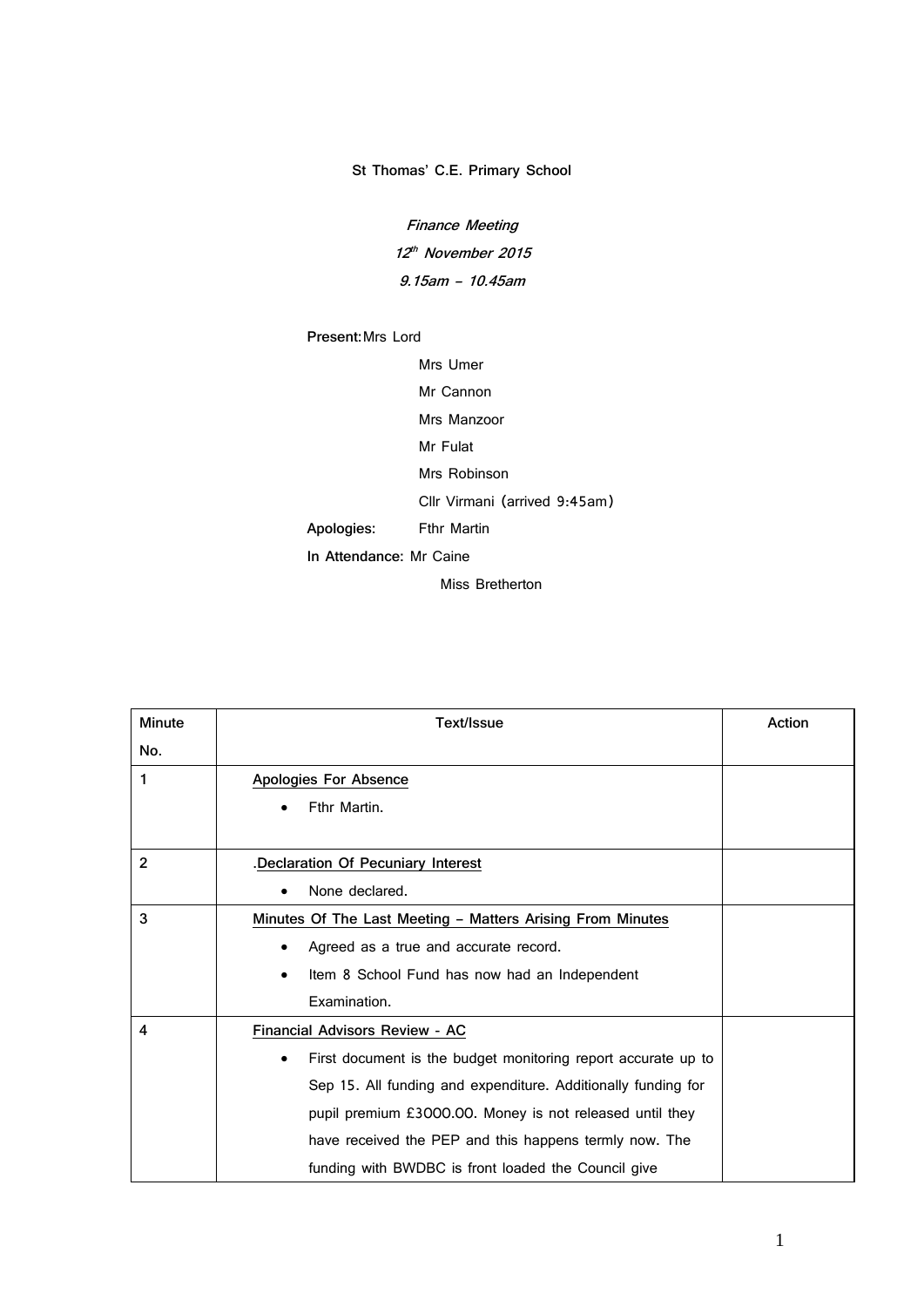|   | the funds out and take the risk that is why there is little      |  |
|---|------------------------------------------------------------------|--|
|   | variance.                                                        |  |
|   | Income built in from Summer School.                              |  |
|   | Staffing CL and AC sit down and go through the staffing          |  |
|   | changes. Changes are quite frequent. Variances from original     |  |
|   | budget,                                                          |  |
|   | Expecting £12,000 saving on teaching staff.                      |  |
|   | £17,000 over spend on TA staff.                                  |  |
| ٠ | Overspend on other pots.                                         |  |
|   | Additional funds placed in Supply cost centre.                   |  |
| ٠ | Overall £20,000.00 variance.                                     |  |
| ٠ | Pension deficit payment $-$ all schools nationally have to       |  |
|   | contribute towards the pension gap.12% target. Government        |  |
|   | have said it will be in place for three years but school have    |  |
|   | built it in to the budget indefinitely. Couple of teachers don't |  |
|   | pay in and some TA's don't, the saving is £200,000.00.           |  |
|   | Teacher contribution is over 16%.                                |  |
|   | Rebate from Government for NI next year, this rebate is          |  |
|   | going to stop.                                                   |  |
|   | Other employee expenses $-$ interview expenses, indirect staff   |  |
|   | costs.                                                           |  |
|   | Report includes details of overspend in planned                  |  |
|   | maintenance, delegated property maintenance, Water Bills. -      |  |
|   | Overspend Mini Bus and Water Bills and previous issue with       |  |
|   | the water.                                                       |  |
|   | Carry over reserves for 15/16 currently looking at               |  |
|   | £110,000.00 which is 7% of the school budget as opposed          |  |
|   | to £197,000.00 carried over in 14/15. Savings could be           |  |
|   | made with FC's replacement. AC not concerned at the              |  |
|   | moment. LEA to claw back anything over 12%.                      |  |
|   | Summary sheet given to the committee. Figures built in for       |  |
|   | this year. All changes for future years performance salary       |  |
|   | related increases etc. Additionally AC built in some income      |  |
|   | from RTC up to 2017-18 and the holiday club scheme.              |  |
|   | AC - Change in budget share is just you pupil numbers.           |  |
|   | Pupil premium seems steady but will not be notified until July   |  |
|   | 16, additional grants are for nursery funding. £100,000.00       |  |
|   | given out at the start of term and then LEA will claw back if    |  |
|   | nursery don't qualify for the entire amount due to numbers.      |  |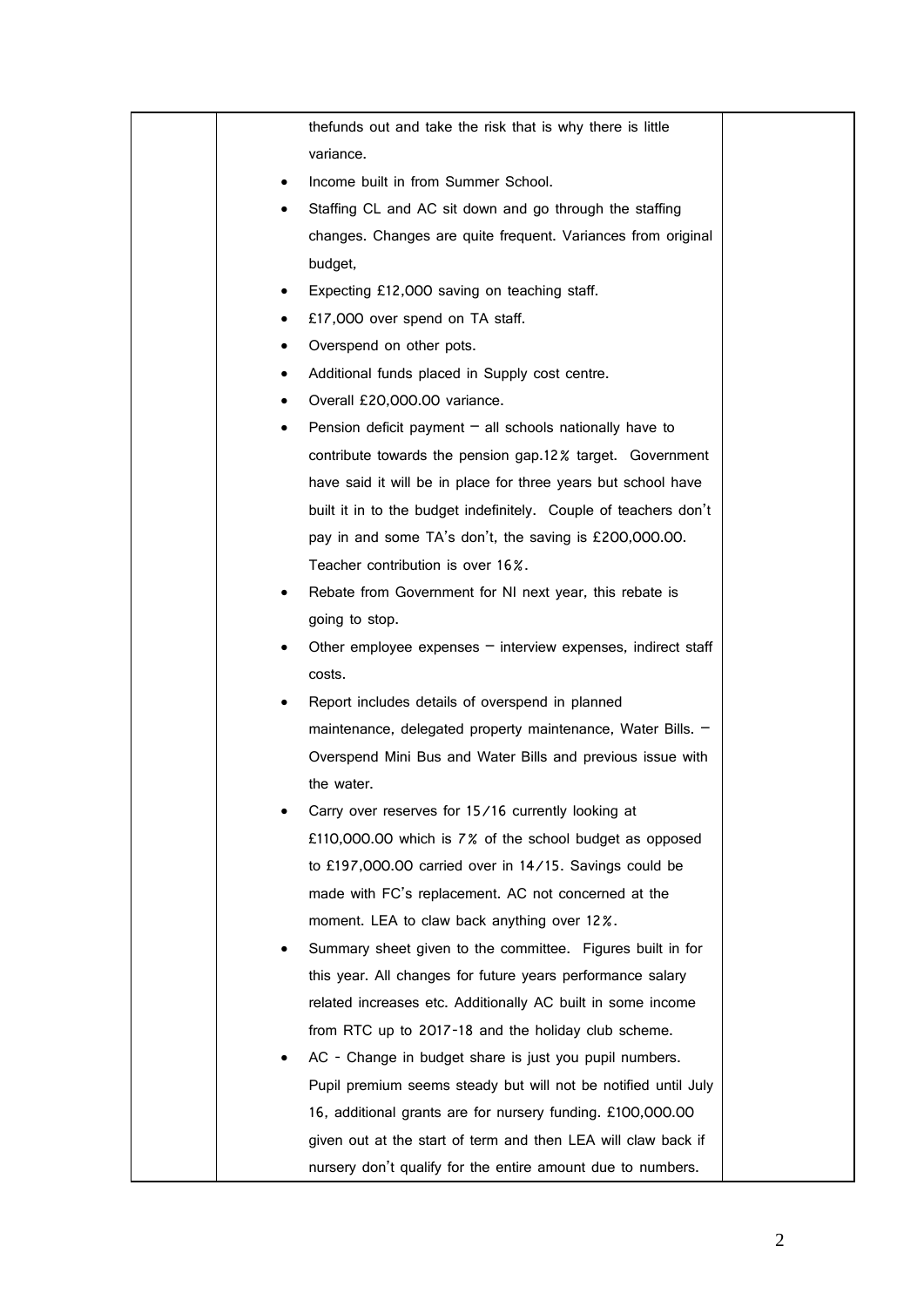|                | Increments, retirements and secondments have been built in<br>٠  |         |
|----------------|------------------------------------------------------------------|---------|
|                | to the budget. In year deficit the next year 18,000.00. & 7%     |         |
|                | reserves. 18 pupils to 1 teacher.                                |         |
|                | Twelve teachers on the upper pay scale this is common as it      |         |
|                | is performance related.                                          |         |
|                | Three staff on point 6 will be tipping onto the upper pay        |         |
|                | spine.                                                           |         |
|                | UFSM unsure of whether this will stay due to government          |         |
|                | changes                                                          |         |
|                | Thirty hours early years provision comes in from April 2017,     |         |
|                | school currently offers 15 hours. A lot of grey areas nursery    |         |
|                | numbers would half due to the classroom's capacity ratios        |         |
|                | very tight. Could it have an effect on the reception             |         |
|                | admissions and school lunches?                                   |         |
|                |                                                                  |         |
| 5              | <b>Budget Update</b>                                             |         |
|                | Covered in point 4.                                              |         |
|                |                                                                  |         |
|                |                                                                  |         |
| 6              | School Development Plan - Financial Implications - CL            |         |
|                | Budget has been set, enough have been allocated to cover         |         |
|                | the assessment and testing that the school has and needs to      |         |
|                | purchase within our curriculum budget.                           |         |
|                | Phonics - possibly looking at getting some consultancy           |         |
|                | support.                                                         |         |
|                | Spent quite a lot of money on training.                          |         |
|                | Closing the gap is covered internally.                           |         |
|                | Role of subject leaders in our in year budget has been set       |         |
|                | with those priorities in mind.                                   |         |
|                | We have purchased 'Inspire Maths' which you will hear            |         |
|                | about after next term. Allocated curriculum to these priorities. |         |
|                | The RTC additional costs? Nothing other than what is<br>٠        |         |
|                | already built there, we have also committed to Dean Sillet for   |         |
|                | three years. Every minute is accounted for in Dean's             | CL.     |
|                | timetable. We have to do twelve free courses a year going        |         |
|                | to offer them as twilights as a taster for a paid course.        |         |
| $\overline{7}$ | Pay Policy                                                       |         |
|                | New pay policy every year given from LEA negotiated with         |         |
|                | Unions. If anyone would like a copy please let RB know.          | CL / RB |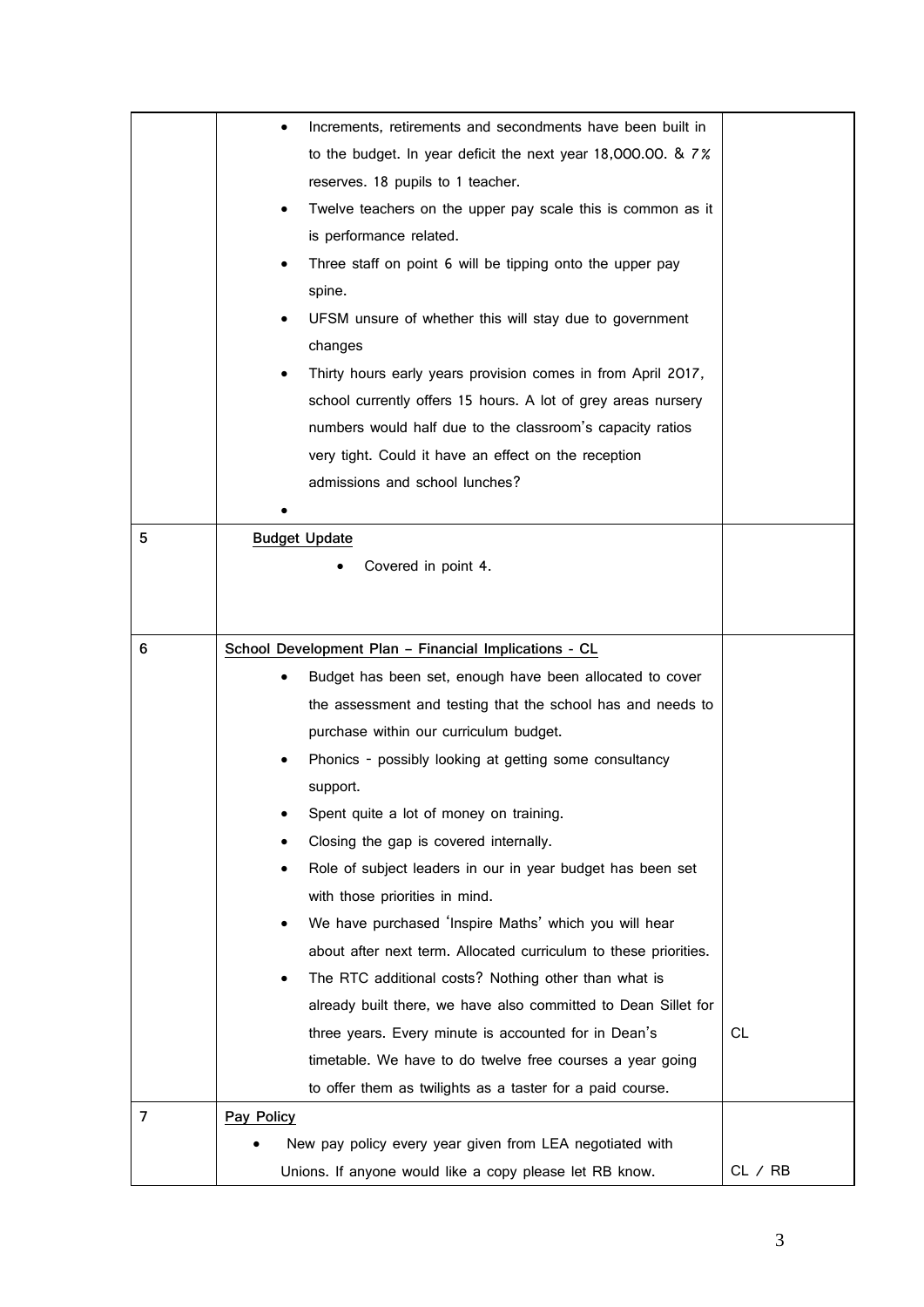| 8  | Mini Bus                                                                          |     |
|----|-----------------------------------------------------------------------------------|-----|
|    | The mini bus ordered in June 15. Expected around Christmas                        |     |
|    | time. School logo will be put on side of mini bus for free as long                | CL. |
|    | as it says 'Evans Halshaw' on also.                                               |     |
| 9  | RTC - Financial Implications                                                      |     |
|    | Covered in point 6.                                                               |     |
| 10 | Frances Clements - Resignation (Retirement)                                       |     |
|    | FC retiring at Christmas. IU has had her resignation. It                          |     |
|    | has still not been confirmed how her position will be                             |     |
|    | covered once she has left. CL would like to have                                  |     |
|    | somebody in place for 01/05/16. Could governors be<br>supplied with some options? | CL. |
|    | Arts mark is up for renewal. FC achieved a lot for                                |     |
|    | school. We are an Arts school it would be a digression                            |     |
|    | to loose that and we need someone to hold that                                    |     |
|    | capacity. Someone who can do art and music FC has                                 |     |
|    | also taken a key role with the I Pads. It was discounted                          |     |
|    | that the position could be filled by a college student.                           |     |
|    | Artists in residence?                                                             |     |
|    | AR - Are we looking for someone with a teaching                                   |     |
|    | qualification? CL that is a governors decision. Teachers                          |     |
|    | already overburdened. Date for meeting - Friday                                   |     |
|    | afternoon 2.00pm on the 4 <sup>th</sup> Dec 15. Information to be                 |     |
|    | sent to governors from CL before this meeting.                                    |     |
|    | CRS our SENCO considering retiring at Easter she                                  | CL. |
|    | wants Governors to be aware that she will go at Easter.                           |     |
|    | It was agreed by the committee to look at both of these                           |     |
|    | posts on the 4 <sup>th</sup> Dec 15.                                              |     |
|    | MB Year 1 teacher will be going on secondment to get                              |     |
|    | some management experience at Sudell CP. He will be                               |     |
|    | seconded for two terms. CL has already put the advert                             |     |
|    | out for this vacancy. Temp replacement for two terms.                             | CL. |
|    | Pending. A lot going on with potential.                                           |     |
|    | Three teachers applied to be SLE's.                                               |     |
| 11 | School Improvement Mechanism - Brief Overview                                     |     |
|    | Discussed at length last night no financial implications.                         |     |
|    | JV informed the SIP no longer exists this document is                             | CL. |